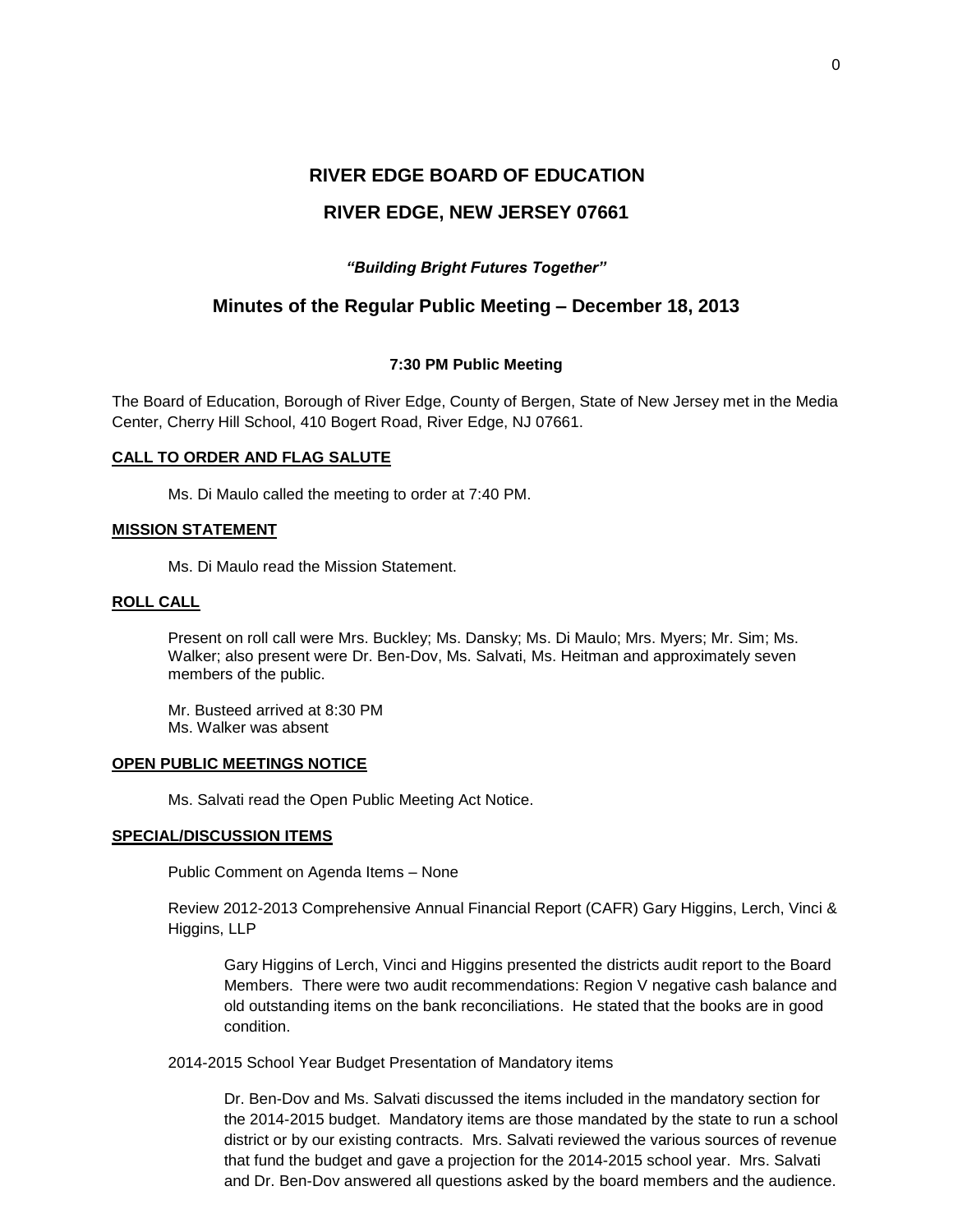Budget Development 2014-2015 School Year-Capital Projects – John Lyons

Mr. Lyons reported on the Facility needs. These projects concern both Cherry Hill School and Roosevelt School. The two major projects are Roof Replacement sections and the Asbestos Abatement sections in Cherry Hill School.

Lucy Di Maulo, Board Member Recognition

Motion by Ms. Dansky

Seconded by Mrs. Myers

*WHEREAS, Lucy Di Maulo has served as a member of the River Edge Board of Education from 2007 to 2013 and as Board President from 2010 to 2013, and* 

*WHEREAS, in her leadership role she worked closely and continuously with all River Edge Constituencies to sustain and improve the River Edge School District, and*

*WHEREAS, her professional knowledge and expertise helped educate the public about the needs, operations, and challenges of the River Edge School District, and*

*WHEREAS, during her tenure of office she gave generously of her time and talents in fulfilling her responsibilities in this role and in the continuance of the tradition of educational excellence in the River Edge School District, and*

*WHEREAS, her dedication to the improvement of the educational program, her ongoing efforts related to effective communication, curriculum development, and her caring for River Edge students, staff, and families have had a tremendously positive influence on the well-being of our children and their continuing growth, and*

*WHEREAS, her outstanding community service and special attention to the youth of River Edge are gratefully acknowledged;*

*NOW THEREFORE, BE IT RESOLVED, that the Board of Education of the Borough of River Edge on this Eighteenth day of December, Two Thousand and Thirteen, spread upon its minutes this Resolution of Appreciation for her valued service and leadership.*

Ayes: Mrs. Buckley, Mr. Busteed, Ms. Dansky, Ms. Di Maulo, Mrs. Myers, Mr. Sim

Nays: None

#### **REPORTS**

#### **SUPERINTENDENT**

Dr. Ben-Dov reported on the following:

- Dr. Ben-Dov stated that despite the snowy weather the district has managed to stay open and even avoided delayed openings. Mr. Lyons and the custodians did a great job with shoveling and salting the schools.
- The first round of observations for teachers is close to being completed. Three or more observations are needed for each teacher.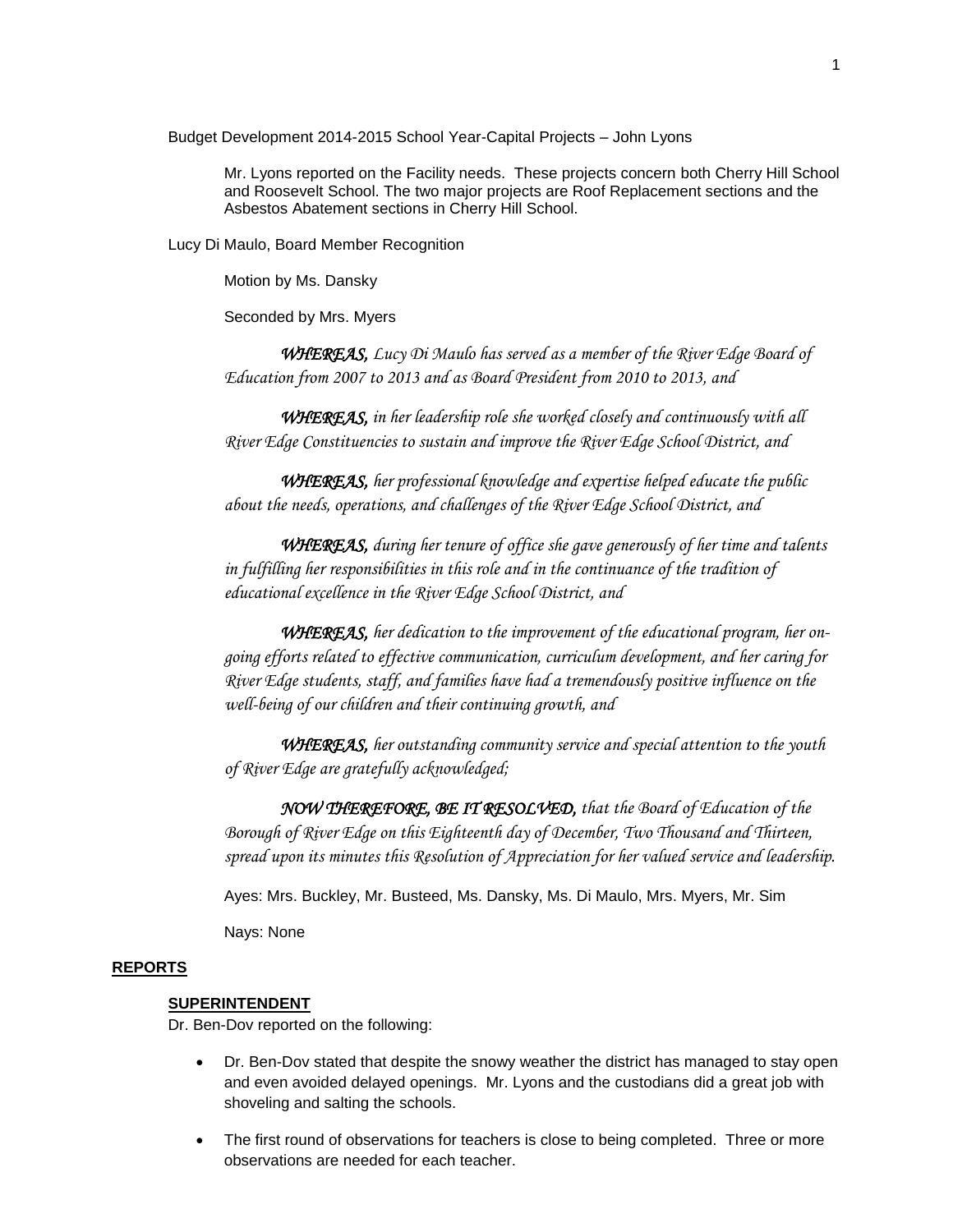- There has been some communication from the state and in January they will release the Student Growth Percentiles from the May 2013 NJ ASK testing. On January  $17<sup>th</sup>$  there will be the release of PARCC items that will be on the field test.
- Our new web-based publication has launched. It is called R.E.A.C.H (River Edge Academic Community Headlines). Dr. Ben-Dov is very happy and proud of it. She complimented our editors-Mrs. Karpowich and Ms. Colucci. R.E.A.C.H will be connected to the Public Library and Town websites. Our next edition is being planned.
- Winter Concerts are taking place this month. New Bridge held their Winter Concert on December  $12^{th}$  Roosevelt's took place on December  $18^{th}$  and Cherry Hill's will be on December 19<sup>th</sup> at 1:30pm.
- Dr. Ben-Dov wished everyone Happy Holidays.

# **PRINCIPAL'S REPORT**

Mrs. Heitman reported on the following:

- The PTO is holding a Holiday Breakfast for the staff at New Bridge Center and Cherry Hill School tomorrow morning.
- Mrs. Heitman announced Cherry Hill's Spelling Bee is this month and their Geography Bee will be in January.
- Mrs. Heitman wished everyone a Happy Holiday.

### **BOARD SECRETARY**

Ms. Salvati reported on the following:

- Ms. Salvati announced we were awarded the Rod Grant for the roof on Cherry Hill School in the amount of \$200,674.
- Ms. Salvati told the board members they received the tentative 2014 School Year Board of Education Meetings Dates in their packets. They will receive a new one at the January 8, 2014 board meeting.

### **PRESIDENT**

Ms. Di Maulo reported on the following:

Ms. Di Maulo informed the board that the board goals need to be finished.

### **COMMITTEES**

- There will be a Personnel Committee Meeting on January  $8<sup>th</sup>$  before the Board Meeting.
- There needs to be a Policy Committee Meeting soon.
- There will be a Tri-District Meeting on January 28, 2014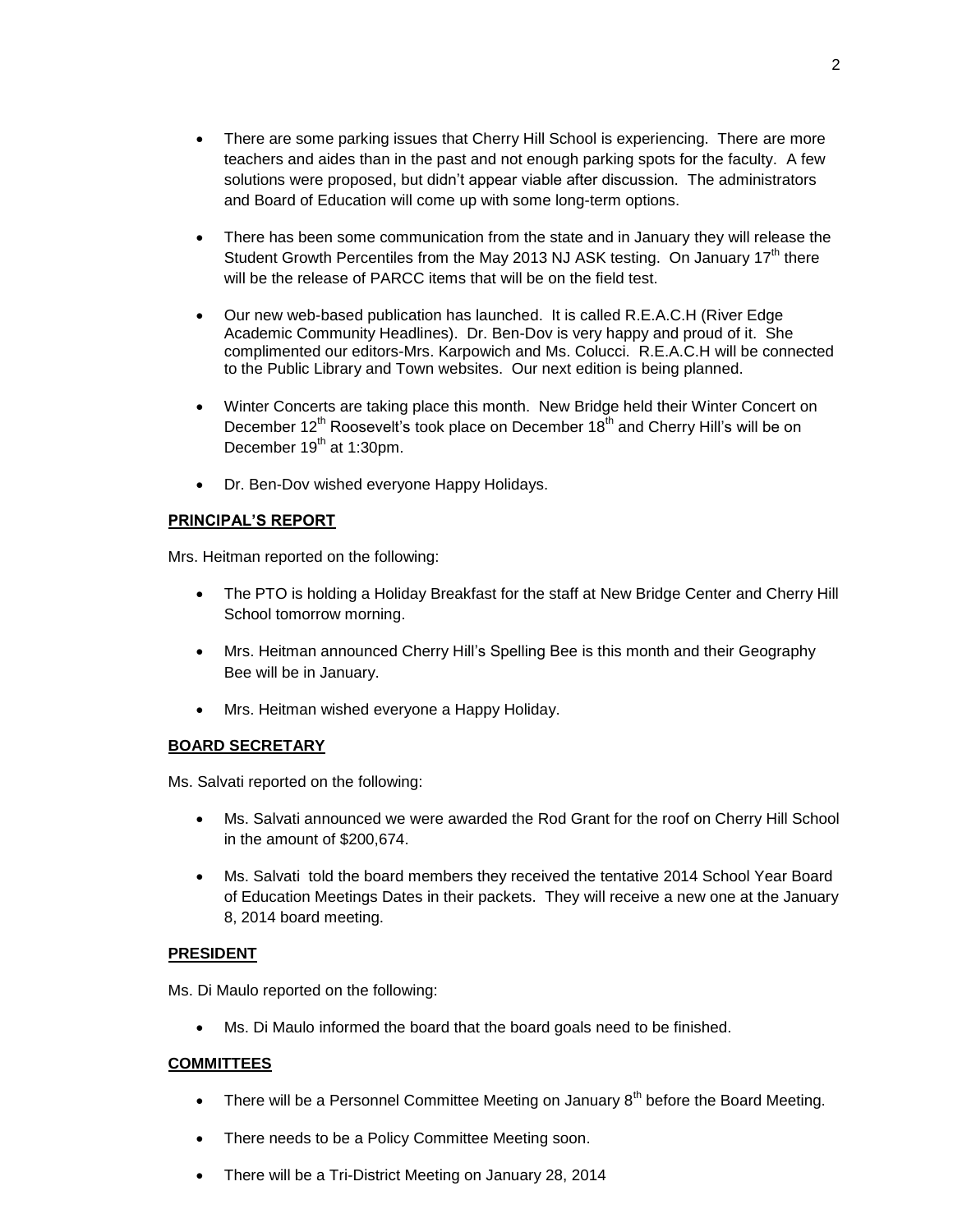Mr. Sim attended a Council Meeting on Monday, December 16, 2013

### **MOTIONS TO BE ACTED UPON**

### **ADMINISTRATION/POLICY**

Motion by Mr. Busteed Seconded by Mrs. Buckley

- 1. That the Board of Education approve the staff development training as per the schedules for December 2013 including relevant mileage reimbursement.
- 2. That the Board of Education approve the Minutes of November 13, 2013 and confidential minutes November 13, 2013 Board Meetings.

### **CURRICULUM/EDUCATION** - None

### **BUILDING & GROUNDS**

1. That the Board of Education approve the following Change Order for the bathroom renovations at Cherry Hill Elementary School.

| Company                   | Change Order #   Dollar Amount |            |
|---------------------------|--------------------------------|------------|
| Aero Plumbing and Heating | GC-05                          | \$3.150.00 |

2. That the Board of Education approve the submission by DiCara and Rubino to the New Jersey Department of Education for the following project:

Roosevelt Bathroom Renovation Project

### **FINANCE/GRANTS/GIFTS**

- 1. That the Board of Education approve the bills & claims dated December, 2013, totaling \$732,631.03 including checks #35760 through #35849. Payrolls dated November 15, 2013 and November 27, 2013, totaling \$1,060,860.71 issued therefore, a copy of such warrants list be attached as part of these minutes. (Addendum)
- 2. That the Board of Education approve the Budget Transfers for the school year 2013-2014 as of October 31, 2013. (Addendum)
- 3. That the River Edge Board of Education approve the Secretary's and Treasurer's Reports for the period ending October 31, 2013.
- 4. Further, we certify that as of October 31, 2013 after review of the secretary's monthly financial report (appropriations section) and upon consultation with the appropriate district officials, to the best of our knowledge no major account or fund has been overexpended in violation of N.J.A.C. 6A:23-2.11 and that sufficient funds are available to meet the districts financial obligation for the remainder of the fiscal year. (Addendum)
- 5. That the River Edge Board of Education approve and adopt the 2012-2013 Audit and the submission of the CAFR (Comprehensive Annual Financial Report) submitted by the firm of Lerch, Vinci & Higgins with the following recommendations:
	- I. Administrative Practices and Procedures There are none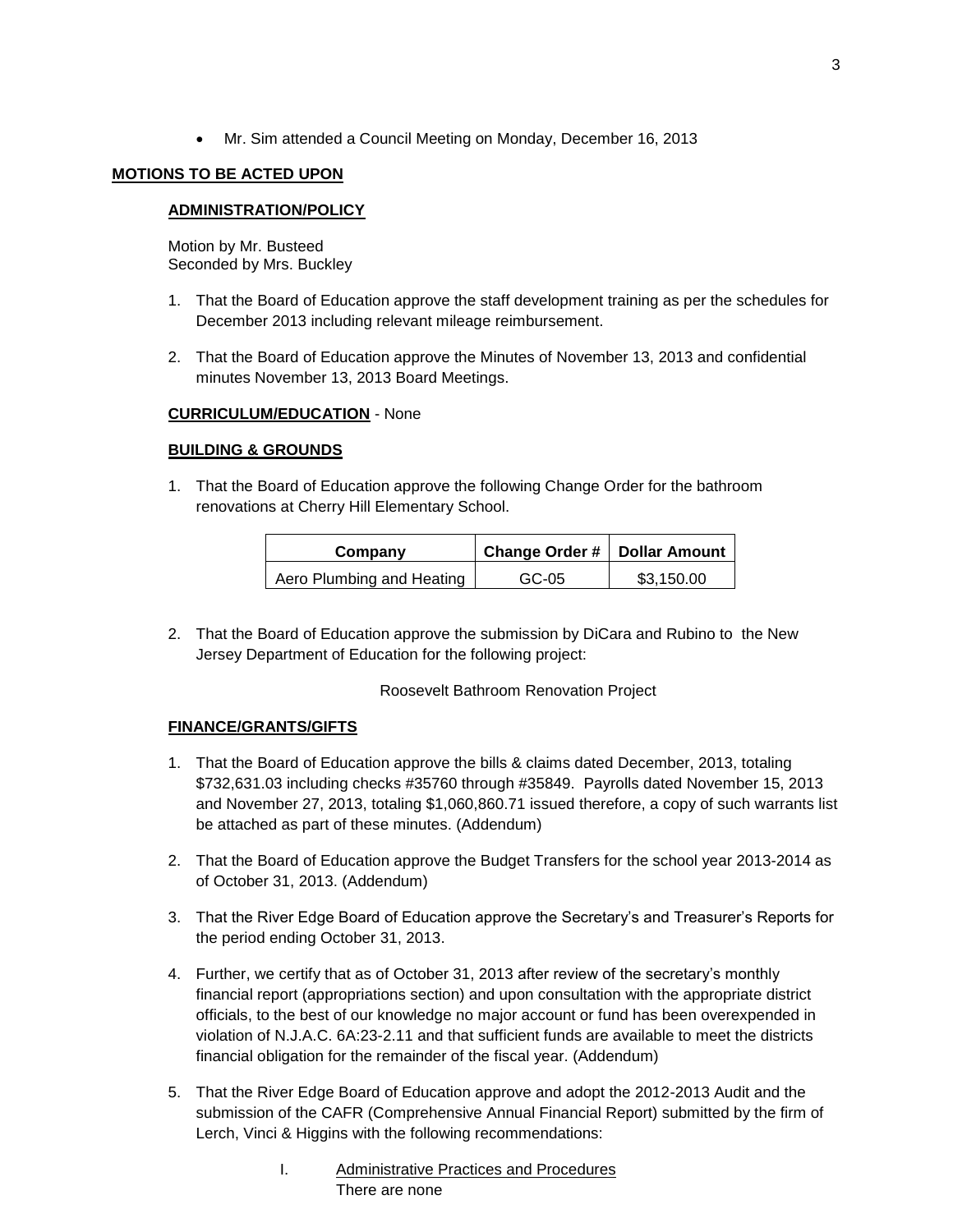### II. Financial Planning, Accounting and Reporting

A. It is recommended that the District review its revenue billing and collection procedures pertaining to Region V services provided to member districts, in order to avoid cash overdrafts and enhance cash flow.

### Corrective Action

Implement procedures with member districts to ensure the timely payment of invoices. Implement procedures within Region V operation to monitor daily cash flow.

Persons Responsible for Implementation Region V Director and Business Administrator

Completion Date for Implementation December 31, 2013

B. It is recommended that the old, outstanding reconciling items on the District's bank reconciliations be reviewed and cleared of record.

Corrective Action Record accounting entries in the General Ledger to clear old outstanding items on the bank reconciliations.

Persons Responsible for Implementation Business Administrator

Completion Date for Implementation January 31, 2014

- III. School Purchasing Program None
- IV. School Food Services None
- V. Student Body Activities None
- VI. Application for State School Aid None
- VII. Pupil Transportation **None**
- VIII. Facilities and Capital Assets None
- IX. Miscellaneous None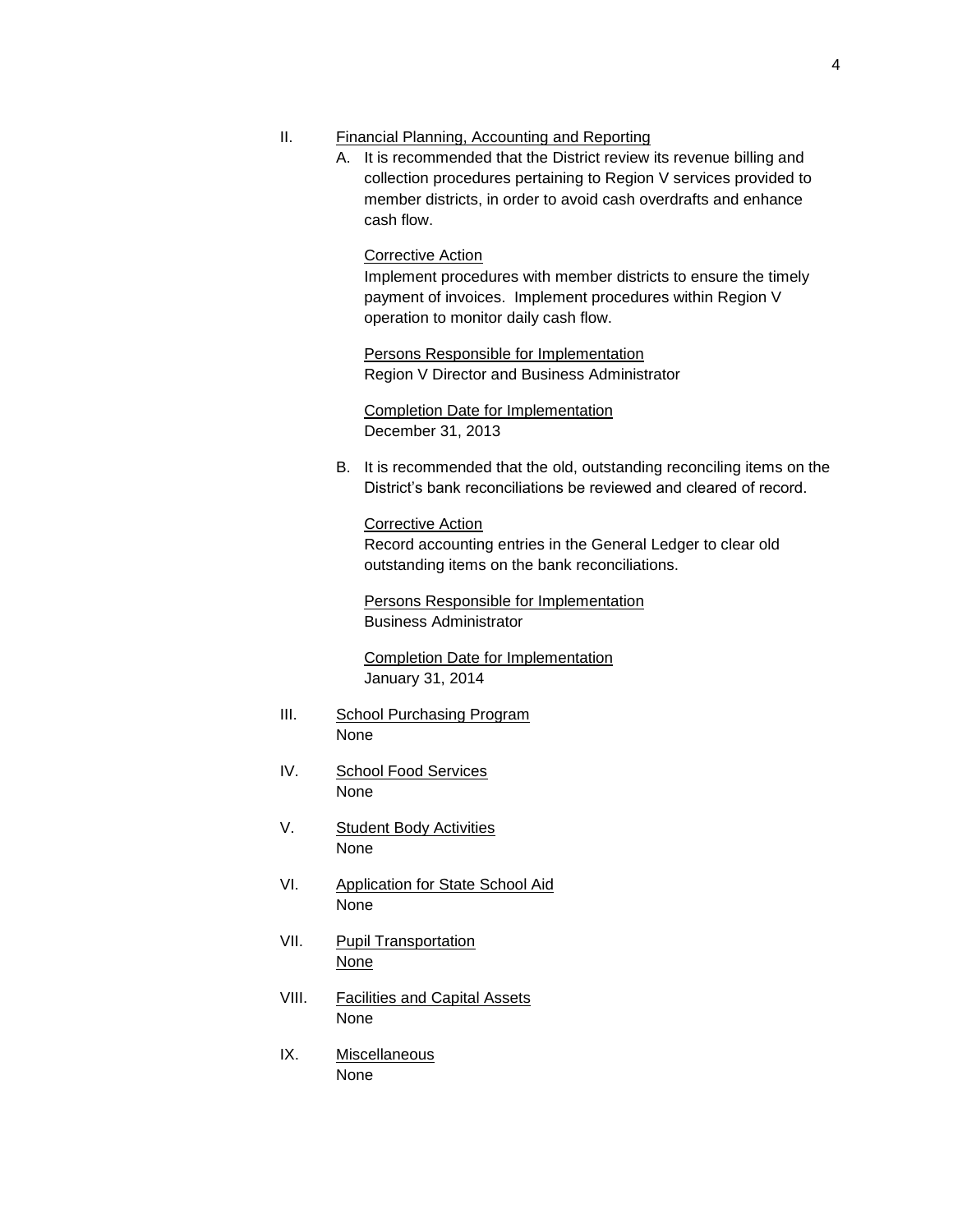#### **PERSONNEL**

1. That the Board of Education, with the recommendation of the Superintendent approve the following as a Substitute Teacher for the 2013-2014 School Year.

> Emily Berman Patricia DellaTorre Melissa Gustray Peggy Musgrave Donald Seok Joanna Teehan Elizabeth McLaughlin

Ayes: Mrs. Buckley, Mr. Busteed, Ms. Dansky, Ms. Di Maulo, Mrs. Myers, Mr. Sim Nays: None

Motion by Ms. Di Maulo Seconded by Mrs. Buckley

2. That the Board of Education, with the recommendation of the Superintendent, approve Francisco Benitez, Full Time Aide, starting, January 13, 2014 through June 30, 2014.

Ayes: Mr. Busteed, Ms. Dansky, Ms. Di Maulo, Mr. Sim Nays: None Abstained: Mrs. Buckley, Mrs. Myers

#### **RIVER EDGE SPECIAL EDUCATION** -None

### **REGION V ADMINISTRATION & TRANSPORTATION**

Motion by Mr. Busteed Seconded by Mrs. Buckley

- 1. That the Board of Education approve the bills & claims dated December, 2013 totaling \$577,450.70 including checks #61865 through #61967.
- 2. That the Board of Education approve the following Bid Contract for Alpha Care

| Route # | Transporter          | <b>Per Diem</b> |
|---------|----------------------|-----------------|
| 1955    | Sheppard High School | \$135.94        |

Ayes: Mrs. Buckley, Mr. Busteed, Ms. Dansky, Ms. Di Maulo, Mrs. Myers, Mr. Sim Nays: None

#### **PUBLIC DISCUSSION** - None

#### **CLOSED SESSION**

Motion to convene the Closed Session at 10:25 PM made by Mrs. Buckley and seconded by Mr. Sim

Motion to adjourn the Closed Session at 11:35 PM made by Mr. Sim and seconded by Ms. Dansky